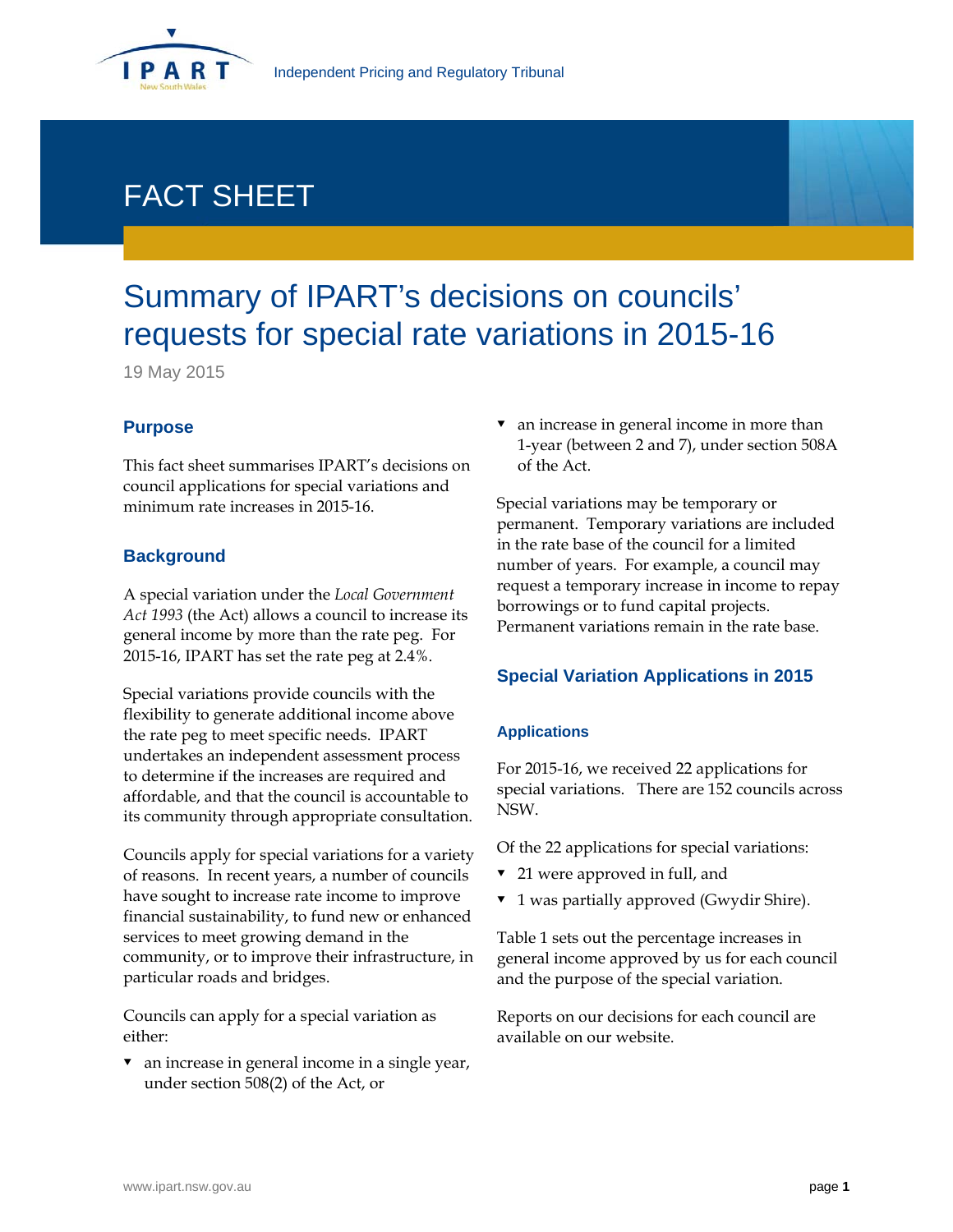#### **How we assessed applications for special variations**

We assess applications from councils against criteria set out in Guidelines that are issued by the Office of Local Government.1 Box 1 lists the assessment criteria.

All applications needed to demonstrate the need for the additional revenue, community engagement and awareness of the proposed changes, and productivity improvements to reduce overall council costs. The council's longterm financial plan and the impact of the proposed increase on ratepayers are also considered.

We also considered submissions from ratepayers, community groups, business groups and ratepayer associations.

The process for 2015-16 was conducted over a shorter timeframe than last year between receipt of applications and decisions. This timeframe was challenged by the amount of information that certain councils provided being well in excess of that necessary to support its application. Not only does this increase the workload for both councils and IPART, it is also confusing for people looking at applications on our website and it reduces transparency. We propose to amend our processes for 2016-17 to ensure that information provided by councils is more relevant and material to the application and is consistent with the information requirements specified in the application form and the special variation guidelines.

# **Minimum Rate Applications in 2015**

#### **Applications**

We received 1 application for minimum rate increases for 2015-16 from Gundagai Shire Council. In addition, one of the special variation applications, from Kyogle Council, included a minimum rate for a special rate that was above the statutory limit.

Both minimum rates above the statutory limit were approved. These minimum rates above the statutory limit are set out in Table 2.

### **How we assessed applications for minimum rates above the statutory limit**

Applications for increases in minimum rates are assessed against the criteria in the Minimum Rates Guidelines issued by the Office of Local Government.2

The Minimum Rates Guidelines set out 3 criteria:

- 1. Rationale for increasing minimum rates above the statutory amount.
- 2. Impact on ratepayers, including the level of the proposed minimum rates and the number and proportion of ratepayers that will be on the minimum rates, by rating category or subcategory.
- 3. Consultation the council has undertaken to obtain the community's views on the proposal.

# **Crown land adjustments**

-

We also assessed and approved applications for Crown land adjustments (CLA) for 3 councils - Kyogle, Port Stephens and Wingecarribee.

These adjustments allow the councils to permanently increase their allowable general income for parcels of former crown land that have become rateable.3 This usually occurs because the land has either been sold to private individuals or transferred to State Owned Corporations that are liable to pay rates. Details of these adjustments are included in Table 1.

 $\overline{a}$ 

<sup>1</sup> Office of Local Government, *Guidelines for the preparation of an application for a special variation to general income for 2015/16*, October 2014 (the Guidelines).

<sup>2</sup> Office of Local Government, *Guidelines for the preparation of an application to increase minimum rates above the statutory limit 2015/16*, October 2014 (the Minimum Rates Guidelines).

<sup>3</sup> Crown land that is not used for private purposes is generally exempt from rates.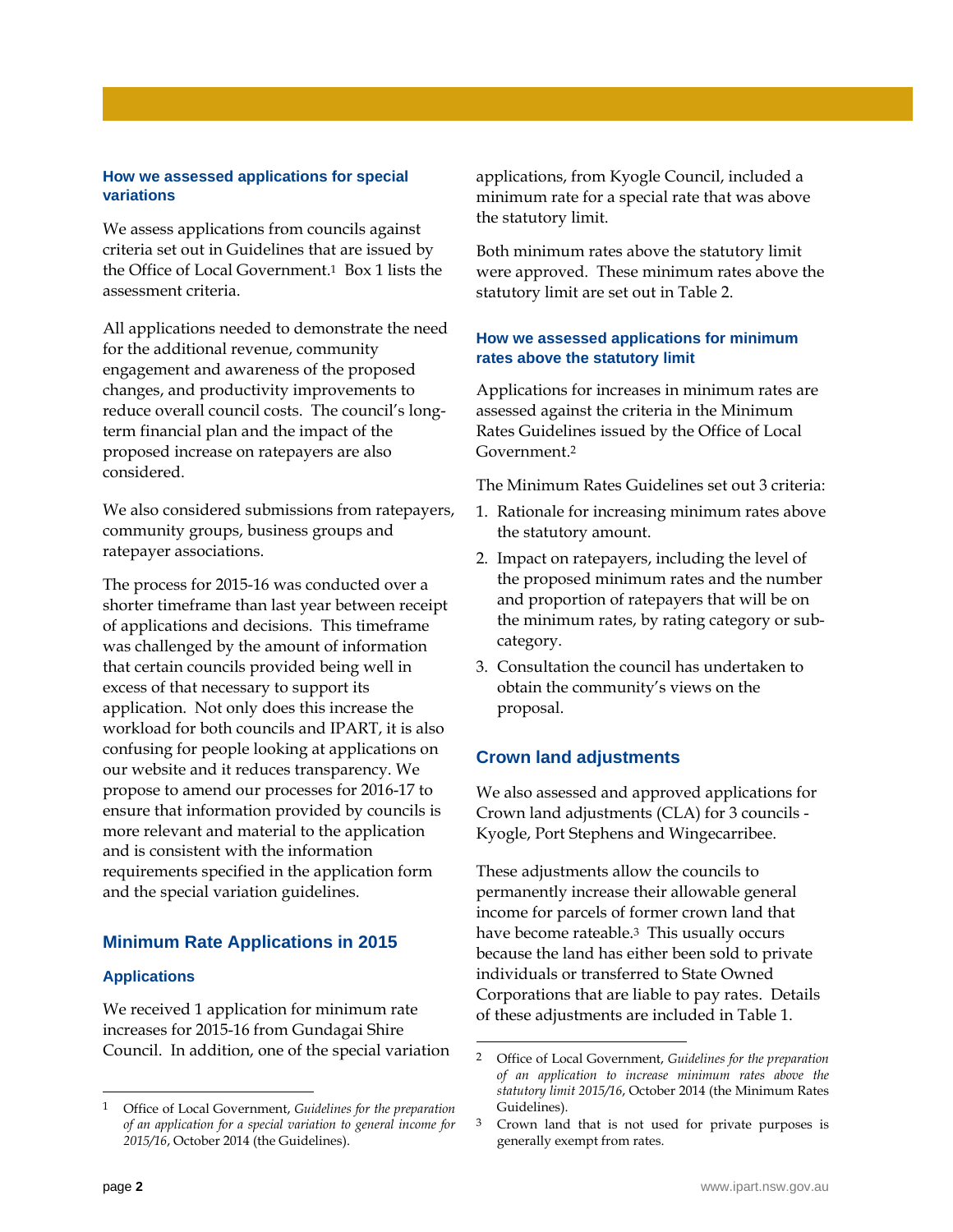#### **Box 1 Criteria for assessing applications for special variations for 2015-16**

- 1. The need for and purpose of a different revenue path for the council's General Fund (as requested through the special variation) is clearly articulated and identified through the council's Integrated Planning and Reporting (IP&R) documents, including its Delivery Program and Long Term Financial Plan (LTFP) and Asset management Plan where appropriate. In establishing the need for the special variation, the relevant IP&R documents should canvas alternatives to a rate rise. In demonstrating this need councils must indicate the financial impact in their LTFP applying the following two scenarios:
	- $\bullet$  Baseline scenario General Fund revenue and expenditure forecasts which reflect the business as usual model, and exclude the special variation, and
	- Special variation scenario the result of approving the special variation in full is shown and reflected in the General Fund revenue forecast with the additional expenditure levels intended to be funded by the special variation.

Evidence to establish this criterion could include evidence of community need/desire for service levels/project and limited council resourcing alternatives. Evidence could also include the assessment of the council's financial sustainability conducted by the NSW Treasury Corporation.

- 2. Evidence that the community is aware of the need for and extent of a rate rise. The IP&R documentation should clearly set out the extent of the General Fund rate rise under the special variation. The council's community engagement strategy for the special variation must demonstrate an appropriate variety of engagement methods to ensure an opportunity for community awareness and input to occur.
- 3. The impact on affected ratepayers must be reasonable, having regard to both the current rate levels, existing ratepayer base and the proposed purpose of the variation. The IP&R processes should:
	- $\bullet$  clearly show the impact of any rises on the community
	- include the council's consideration of the community's capacity and willingness to pay the proposed special variation, and
	- establish that the proposed rate increases are affordable having regard to the local community's capacity to pay.
- 4. The relevant IP&R documents must be exhibited (where required), approved and adopted by the council before the council applies to IPART for a special variation to its general revenue.**a**
- 5. The council's IP&R documents or the application must explain the productivity improvements and cost containment strategies the council has realised in past years, and plans to realise over the proposed special variation period.
- 6. IPART will assess each application based on its merits against criteria 1 to 5 above. In doing so, IPART will consider:
	- $\bullet$  size and resources of the council
	- size (both actual \$ and %) of increase requested
	- v current rate levels and previous rate rises
	- $\bullet$  purpose of the special variation, and
	- any other matter considered relevant in the assessment of a special variation application.

**a** The IP&R documents include the following documents that require public exhibition: the Community Strategic Plan; Delivery Program and Operational Plan. The IP&R suite also includes the Long Term Financial Plan, Workforce Plan and the Asset Management Plan.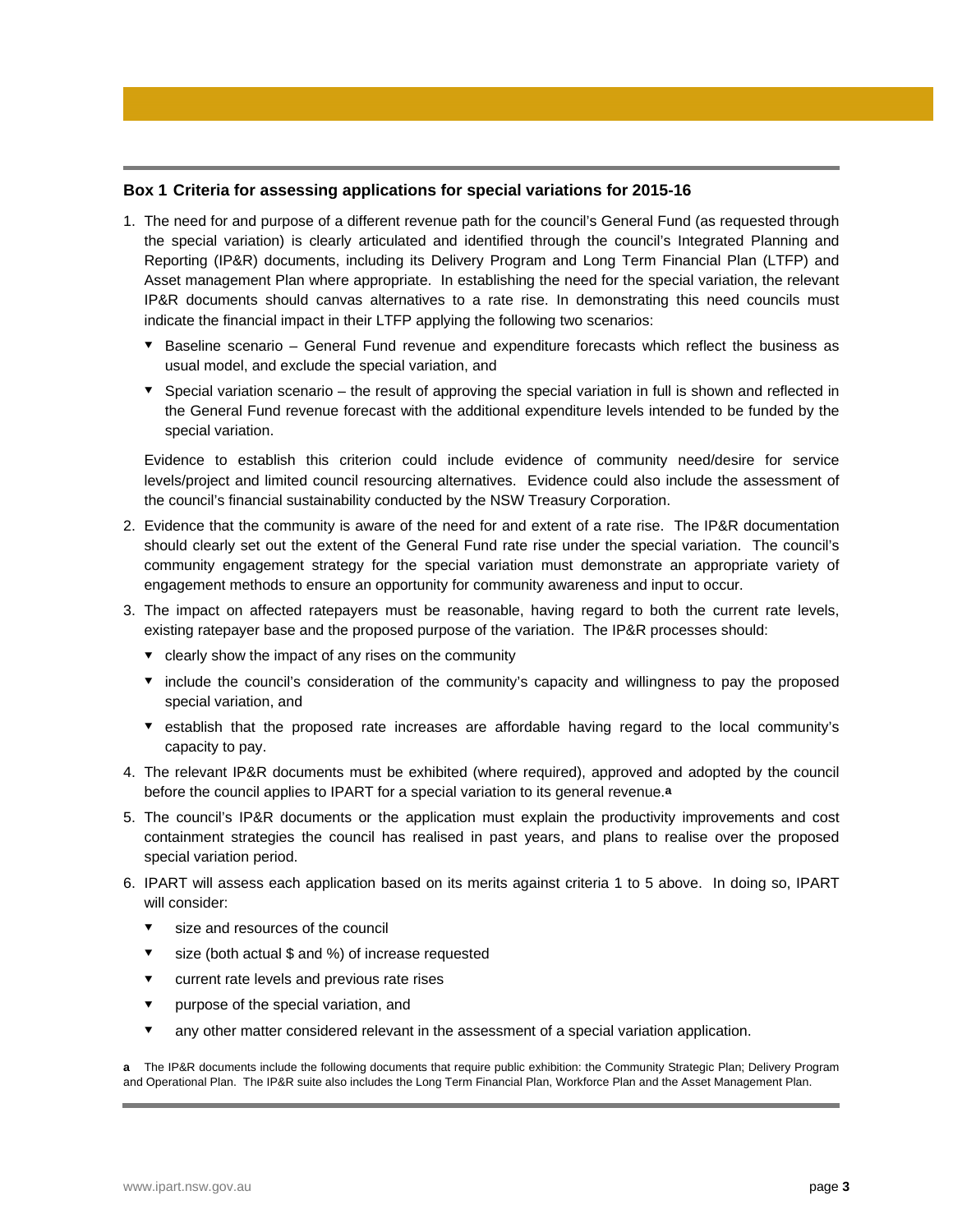| <b>Council</b>        |                           | Type Increase in permissible income (including rate peg) (%) |         |         |         | <b>Cumulative</b><br>increase | Purpose of the special variation |                                                                                                                                            |
|-----------------------|---------------------------|--------------------------------------------------------------|---------|---------|---------|-------------------------------|----------------------------------|--------------------------------------------------------------------------------------------------------------------------------------------|
|                       |                           | 2015-16                                                      | 2016-17 | 2017-18 | 2018-19 | 2019-20                       | (%)                              |                                                                                                                                            |
| Ashfield              | 508A                      | 7.5                                                          | 8.2     | 8.9     | 9.3     |                               | 38.45                            | Infrastructure renewal and maintenance<br>including the aquatic centre                                                                     |
| <b>Ballina</b>        | 508A                      | 5.41                                                         | 5.34    |         |         |                               | 11.04                            | Refurbishment and upgrades to two swimming<br>pools                                                                                        |
| <b>Blue Mountains</b> | 508A                      | 6.6                                                          | 9.6     | 9.6     | 9.6     |                               | 40.34                            | Renewal and maintenance of built infrastructure<br>and assets; environmental protection; improved<br>services and financial sustainability |
| <b>Coffs Harbour</b>  | 508A                      | 8.14                                                         | 7.75    |         |         |                               | 16.52                            | Funding asset maintenance and renewal<br>shortfall                                                                                         |
| Deniliquin            | 508(2)<br>Temp<br>3 years | 4.49                                                         |         |         |         |                               | 4.49                             | Promote council as a tourist destination and<br>centre for business development                                                            |
| Eurobodalla           | 508A                      | 6.37                                                         | 6.37    | 6.37    |         |                               | 20.35                            | Maintain services, enhance financial<br>sustainability and a community and transport<br>infrastructure program                             |
| Gloucester            | 508A                      | 13.0                                                         | 13.0    | 13.0    |         |                               | 44.29                            | Roads and bridges infrastructure backlog                                                                                                   |
| <b>Greater Hume</b>   | 508A                      | 7.21                                                         | 7.46    | 7.15    |         |                               | 23.45                            | Roads and bridges infrastructure backlog                                                                                                   |
| Gwydir - applied      | 508A                      | 15.0                                                         | 15.0    |         |         |                               | 32.25                            | Financial sustainability                                                                                                                   |
| Gwydir -<br>approved  | 508(2)<br>Temp<br>1 year  | 15.0                                                         |         |         |         |                               | 15.00                            |                                                                                                                                            |
| Jerilderie            | 508A                      | 10.0                                                         | 10.0    |         |         |                               | 21.00                            | Fund a program of capital expenditure on rural<br>and urban roads                                                                          |
| Kyogle                | 508A                      | 12.43<br>(inc CLA)                                           | 5.43    | 5.43    | 5.44    | 5.44                          | 38.94                            | Financial sustainability, infrastructure<br>expenditure for roads, bridges and stormwater<br>assets                                        |
| Marrickville          | 508(2)                    | 5.4                                                          |         |         |         |                               | 5.40                             | Infrastructure asset renewal funding shortfall                                                                                             |
| Mosman                | 508(2)                    | 13.0                                                         |         |         |         |                               | 13.00                            | Infrastructure renewal and maintenance to<br>address infrastructure backlog, service<br>improvements and financial sustainability          |
| Narromine             | 508A                      | 5.9                                                          | 6.5     |         |         |                               | 12.78                            | Infrastructure backlog and LIRS repayments,                                                                                                |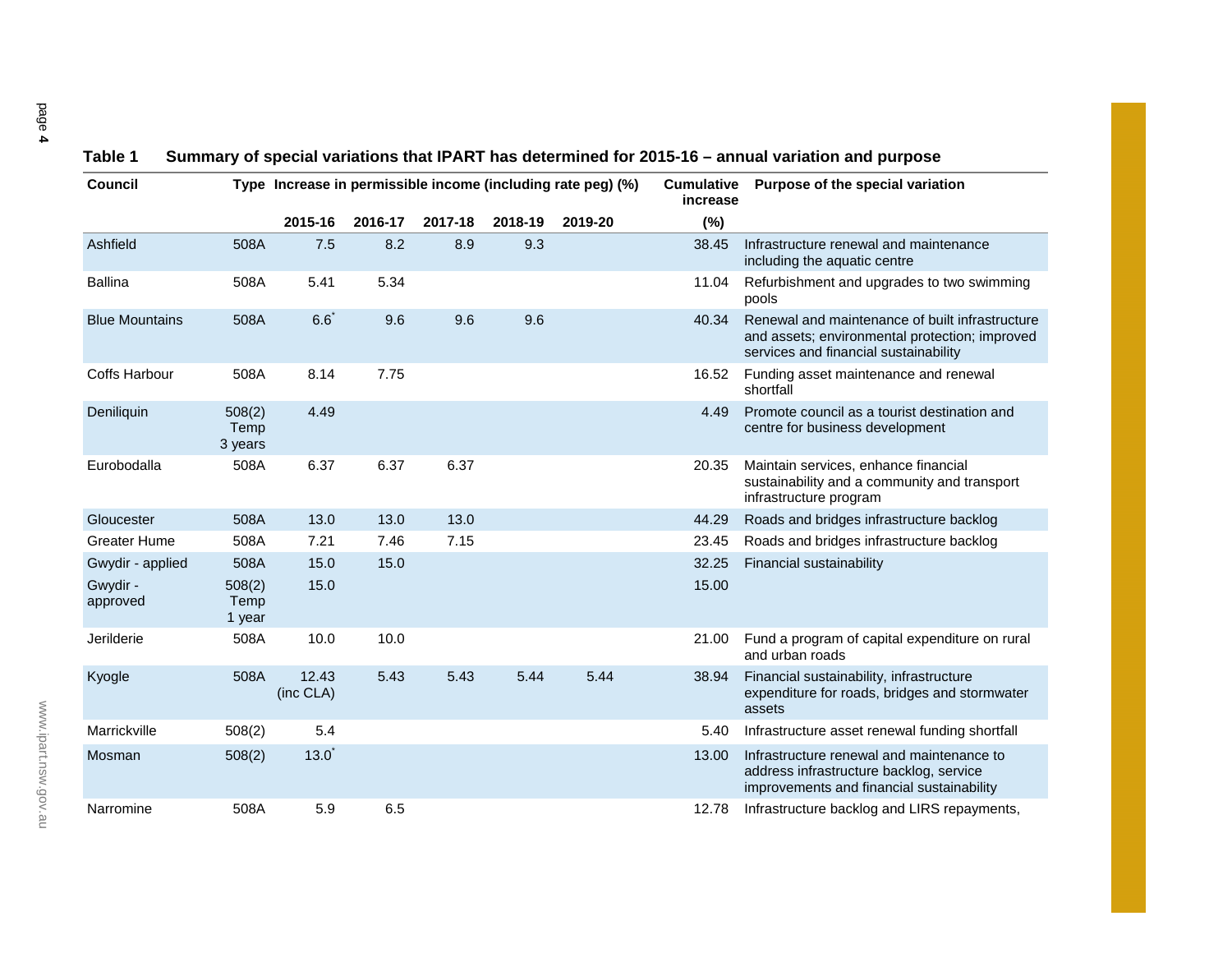| <b>Council</b> |                            | Type Increase in permissible income (including rate peg) (%) |         |         |         |         | <b>Cumulative</b><br>increase | Purpose of the special variation                                                                                                                                         |  |
|----------------|----------------------------|--------------------------------------------------------------|---------|---------|---------|---------|-------------------------------|--------------------------------------------------------------------------------------------------------------------------------------------------------------------------|--|
|                |                            | 2015-16                                                      | 2016-17 | 2017-18 | 2018-19 | 2019-20 | (%)                           |                                                                                                                                                                          |  |
|                |                            |                                                              |         |         |         |         |                               | maintain services and financial sustainability                                                                                                                           |  |
| Newcastle      | 508A                       | 8.0                                                          | 8.0     | 8.0     | 8.0     | 8.0     | 46.93                         | Financial sustainability, maintain and enhance<br>existing services, infrastructure backlogs, asset<br>renewal and new capital expenditure                               |  |
| Oberon         | 508A                       | 6.5                                                          | 6.9     | 6.95    | 7.0     | 7.0     | 39.40                         | Road maintenance and backlogs and improve<br>financial sustainability. Fund interest payments<br>on a LIRS loan and upgrade to freight roads                             |  |
| Port Stephens  | 508(2)                     | 2.44                                                         |         |         |         |         | 2.44                          | Crown land adjustment allowing council general<br>income to increase to reflect newly rateable<br>land. The adjustment will not affect rates for<br>existing ratepayers. |  |
| City of Ryde   | 508A                       | 7.0                                                          | 7.0     | 7.0     | 7.0     |         | 31.08                         | Achieve financial sustainability, maintain<br>existing services, renew assets, and address<br>infrastructure backlogs                                                    |  |
| Shoalhaven     | 508(2)<br>Temp<br>10 years | 3.89                                                         |         |         |         |         | 3.89                          | To service a loan for the funding of<br>infrastructure for the Jerberra Estate                                                                                           |  |
| Wakool         | 508(2)                     | 7.0                                                          |         |         |         |         | 7.00                          | Restore existing service levels by reinstating<br>programs previously suspended                                                                                          |  |
| Weddin         | 508A                       | 6.4                                                          | 7.0     | 7.0     | 7.0     |         | 30.34                         | Capital construction and ongoing maintenance<br>for a new regional medical centre and aquatic<br>centre                                                                  |  |
| Willoughby     | 508A<br>Temp<br>7 years    | 6.9                                                          | 4.6     |         |         |         | 11.82                         | Infrastructure levy                                                                                                                                                      |  |
| Wingecarribee  | 508(2)                     | 2.5                                                          |         |         |         |         | 2.50                          | Crown land adjustment allowing council general<br>income to increase to reflect newly rateable<br>land. The adjustment will not affect rates for<br>existing ratepayers. |  |
| Wollondilly    | 508A                       | 10.8                                                         | 10.8    | 10.8    | 10.8    |         | 50.72                         | Reducing the infrastructure maintenance<br>backlog and financial sustainability                                                                                          |  |

**\* Includes an expiring special variation.** 

**Note:** All SV percentages include the rate peg.

**Note:** All 508A variations are permanent unless otherwise stated.